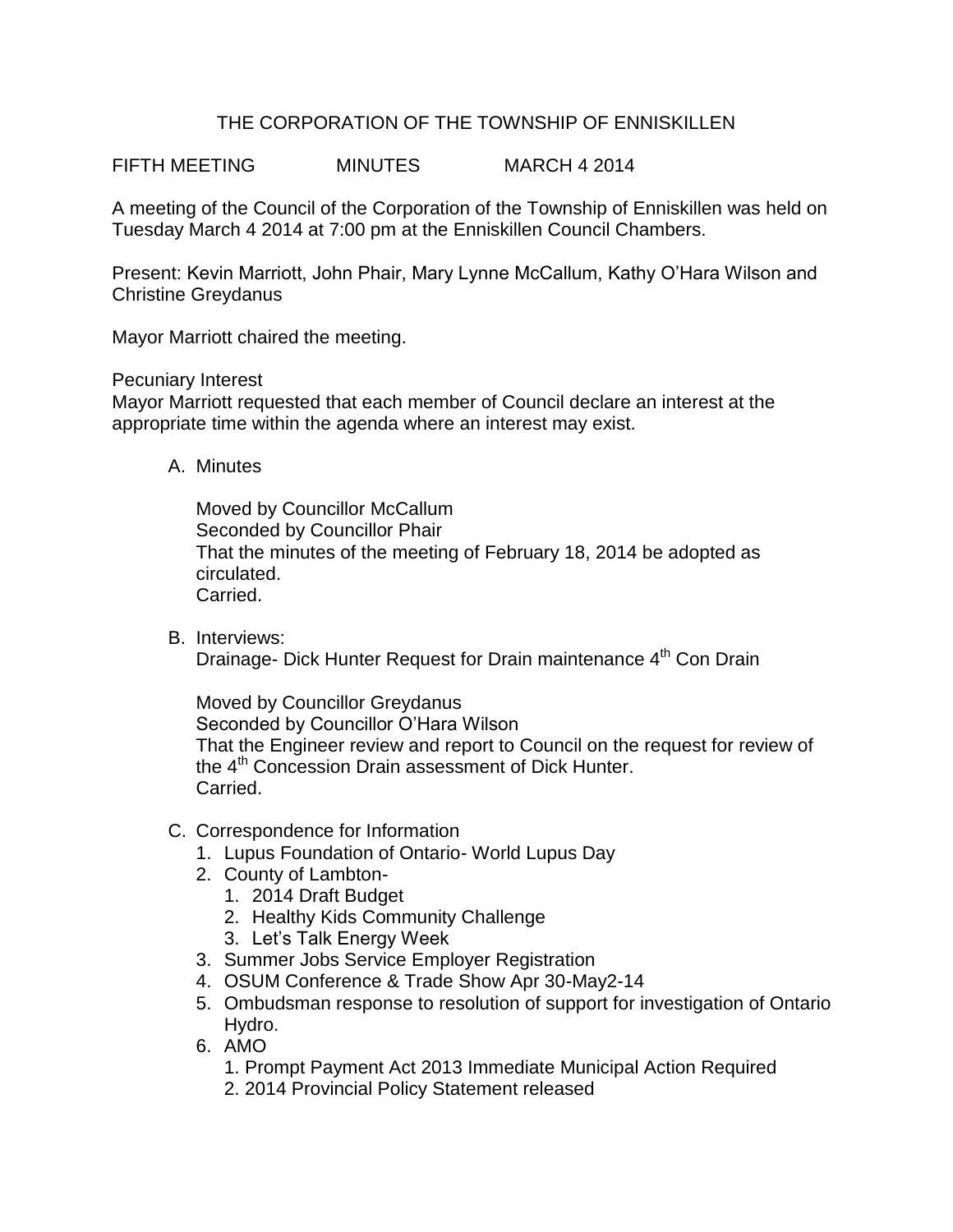# FIFTH MEETING 2 MARCH 4 2014

- 7. Lambton Farm Safety Minutes January 20 2014
- 8. Ontario Power Authority Update on feedback to Large Renewable **Procurement**
- 9. Ontario Human Rights Commission New Guide on human rights and rental housing licensing

Moved by Councillor Phair Seconded by Councillor O'Hara Wilson That correspondence items 1-9 be received and filed. Carried.

- D. Correspondence requiring motions
	- 1. Resolution Arnprior re: electricity rates
	- 2. Resolution Atikokan- OPP billing model
	- 3. Resolution Hawkesbury- OPP billing model
	- 4. Town of Petrolia grant request Hillsdale Cemetery
	- 5. Chief Thomas Bressette Networking Breakfast for governance leaders of the surrounding municipalities and First Nations
	- 6. Plympton and Wyoming Agricultural Society Grant Request
	- 7. Resolution Town of Kearney scrap the new OPP funding model
	- 8. Resolution Niagara Region Prevent rate increases

Moved by Councillor Phair

Seconded by Councillor Greydanus That the resolution from Arnprior and Niagara Region concerning electricity rates be received and filed. Carried.

Moved by Councillor McCallum Seconded by Councillor Phair That the resolutions from Atikokan, Hawkesbury and Kearney concerning the OPP billing model be received and filed. Carried.

Moved by Councillor Greydanus Seconded by Councillor O'Hara Wilson That the grant request from the Town of Petrolia for Hillsdale Cemetery be directed to budget review. Carried.

Moved by Councillor Phair Seconded by Councillor O'Hara Wilson That Councillor Greydanus attend the First Nations governance breakfast. Carried.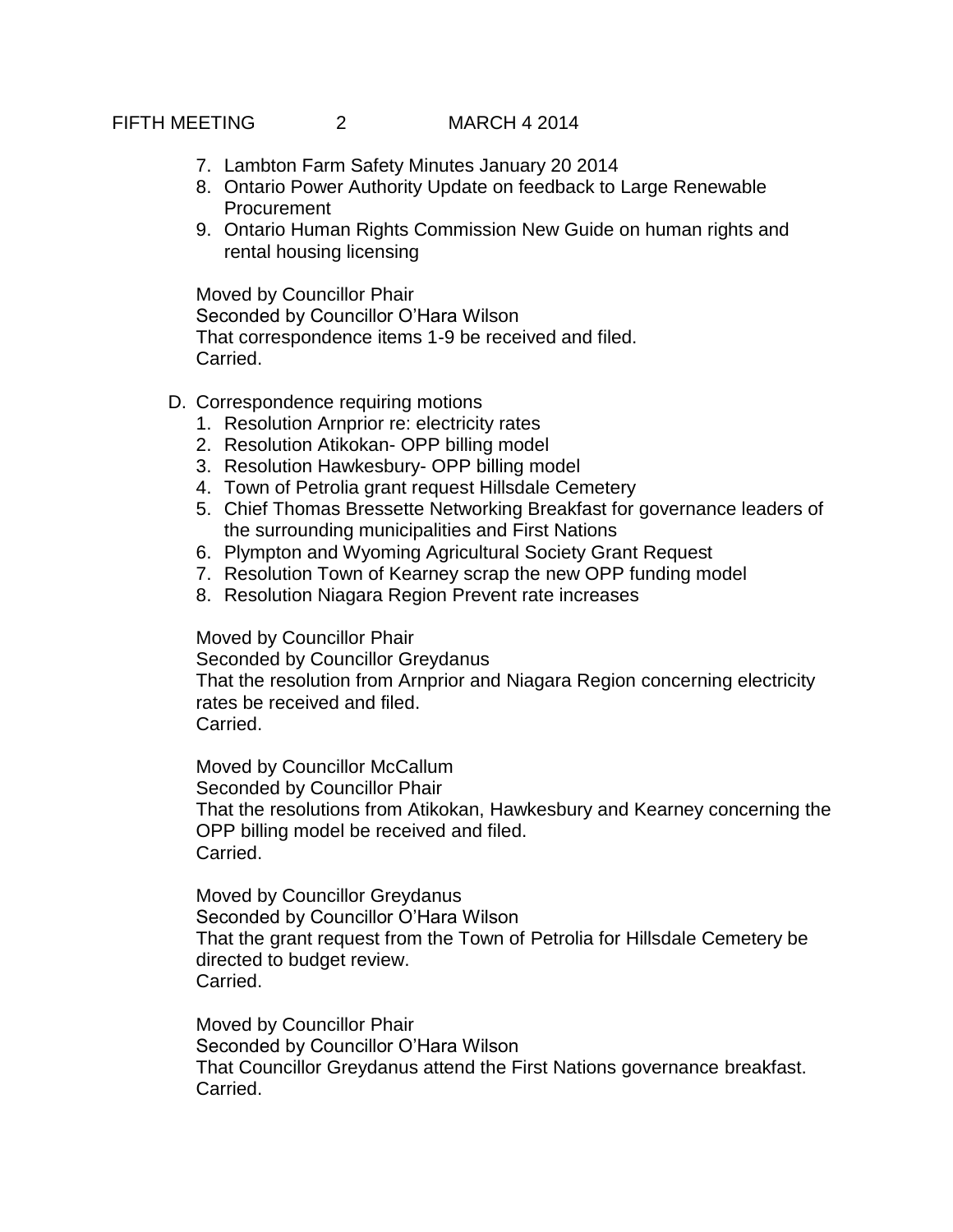Moved by Councillor McCallum Seconded by Councillor O'Hara Wilson That the grant request from the Plympton Wyoming Agricultural Society be referred to budget review. Carried.

# E. Accounts

Moved by Councillor O'Hara Wilson Seconded by Councillor Greydanus That the accounts be paid as circulated: Cheque: 6841-6865: \$ 161,571.46 Cheque: 6866-6870: \$ 604,521.61 Cheque: 6871-6894: \$ 81,904.37 Carried.

## F. Bylaws

1. Bylaw 12 of 2014 Confirmation Bylaw

Moved by Councillor O'Hara Wilson Seconded by Councillor Greydanus That first and second reading be given to Bylaw 12 of 2014. Carried.

Moved by Councillor McCallum Seconded by Councillor Phair That third and final reading be given to Bylaw 12 of 2014. Carried.

### G. Other Business

1. Budget Review- 2014 Grants, street lights, sewer operations, water distribution

A review of the 2014 grants.

Moved by Councillor Greydanus Seconded by Councillor O'Hara Wilson That the 2014 grant to the Hillsdale Cemetery be increased to \$7,000. Carried.

Moved by Councillor Greydanus Seconded by Councillor Phair That the Petrolia arena grant be increased to \$10,000. Motion failed.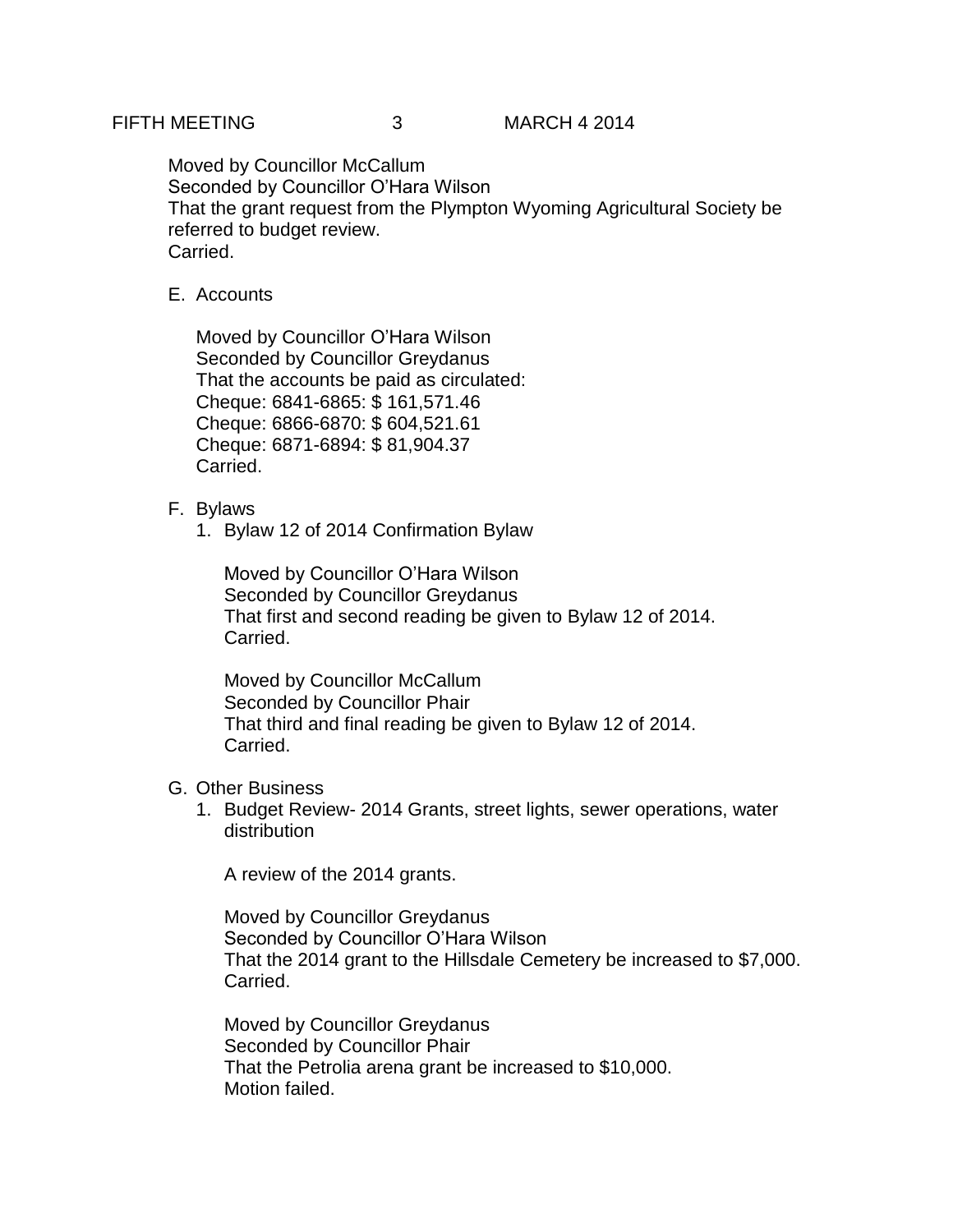#### FIFTH MEETING 4 MARCH 4 2014

Moved by Councillor Greydanus Seconded by Councillor Phair That staff review the arena grant proposal and report back to the budget discussions. Carried.

Street Light budgets

The Clerk was requested to prepare information on the street light rates in Oil City and Marthaville.

Sewer Operations

It was noted that the current year budget included a line item for the placement of alum in the lagoon. A discussion took place in regards to preparation of an operating manual and procedures for cleaning the lagoon. No changes were made to the rates for 2014.

#### **Water**

Mayor Marriott reported on a letter received from the Town of Petrolia in regards to establishing a 20 year agreement for the purchase of water. The agreement proposed that the water rate would be established at 1.31 per cubic meter and would increase by the rate of inflation annually on January 1.

Moved by Councillor McCallum Seconded by Councillor Greydanus That the offer from the Town of Petrolia be accepted subject to the acceptance of a formal agreement. Carried.

2. Update on OMPF

Mayor Marriott reported on meetings with Ministry of Finance staff in regards to the OMPF funding. He noted that there was no movement on the funding model. He noted that further discussions would take place in the current year to address the inequity in the model.

Mayor Marriott submitted the 2014 Inwood Fire Department budget.

The Clerk reported that the Lambton Municipal Association meeting would be held on April 3 2014.